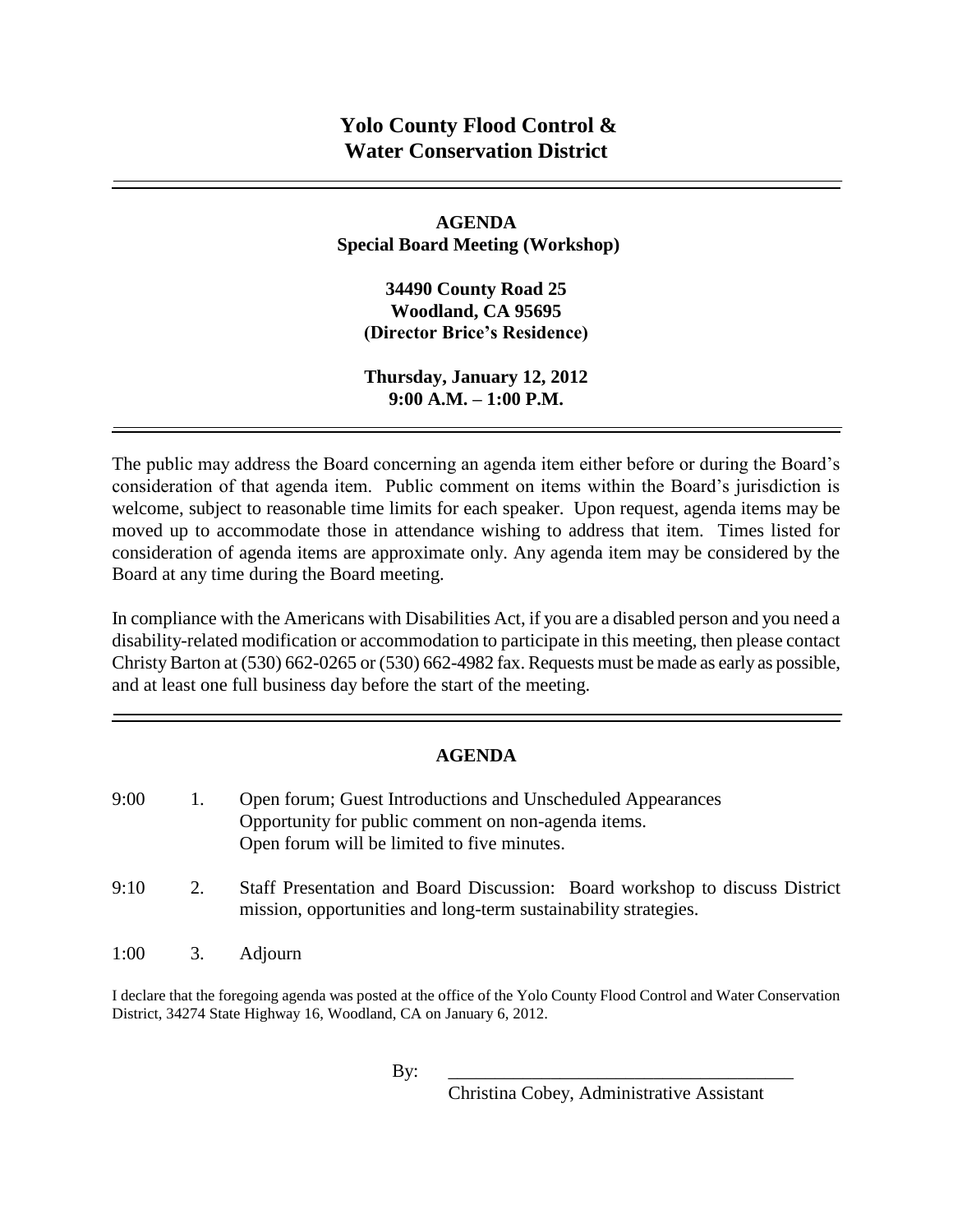

**FLOOD CONTROL & WATER CONSERVATION DISTRICT** 

## **SPECIAL BOARD MEETING MINUTES Thursday, January 12, 2012, 9:00 A.M.**

**Director Brice's Residence 34490 County Road 25 Woodland, CA 95695** 

The special meeting of the Board of Directors of the Yolo County Flood Control and Water Conservation District was held at 9:00 a.m. on Thursday, January 12, 2012 as posted at 34490 County Road 25, Woodland, California. Chair Mayer convened the meeting. In attendance were:

District Board James Mayer, Chair Erik Vink, Vice Chair Ann Brice Bruce Rominger Ron Tadlock

District Staff Tim O'Halloran, General Manager Christy Barton, Assistant General Manager Max Stevenson, Water Resources Associate Paul Bartkiewicz, Legal Counsel

Members of the Public None